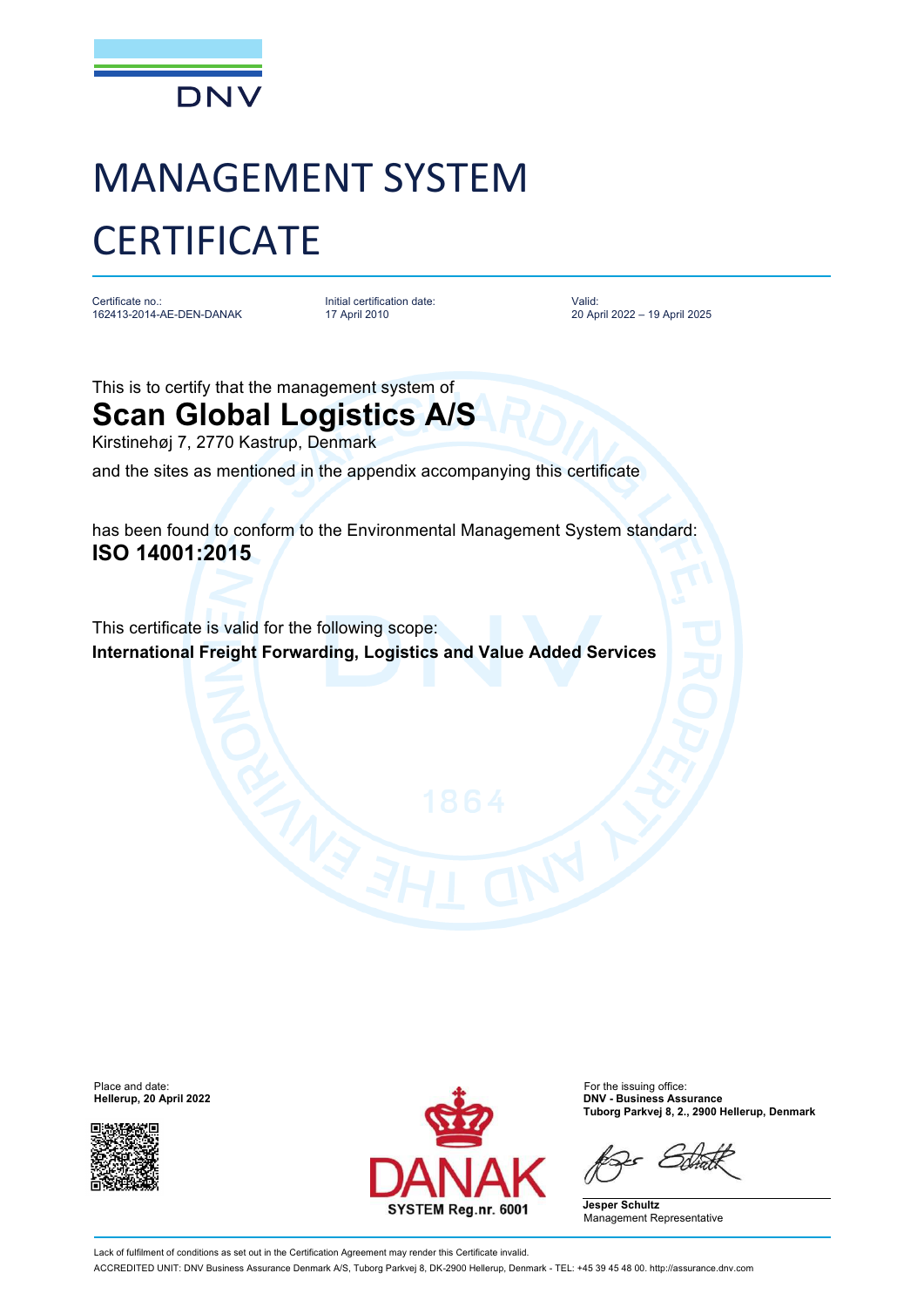

Place and date: Hellerup, 20 April 2022

## **Appendix to Certificate**

## **Scan Global Logistics A/S**

Locations included in the certification are as follows:

| <b>Site Name</b>          | <b>Site Address</b>                                                                      | <b>Site Scope</b>                                                       |
|---------------------------|------------------------------------------------------------------------------------------|-------------------------------------------------------------------------|
| Scan Global Logistics A/S | Kirstinehøj 7, 2770 Kastrup, Denmark                                                     | International Freight Forwarding, Logistics<br>and Value Added Services |
| Scan Global Logistics A/S | Cargo Centervej 15, 1. 5, 7190 Billund,<br><b>Denmark</b>                                | International Freight Forwarding, Logistics<br>and Value Added Services |
| Scan Global Logistics A/S | Esbjerg Business Park Airport, John<br>Tranums Vej 23, 6705 Esbjerg Ø,<br><b>Denmark</b> | International Freight Forwarding, Logistics<br>and Value Added Services |
| Scan Global Logistics A/S | Transportcenter Allé 5-11 & 4-6, 7400<br>Herning, Denmark                                | International Freight Forwarding, Logistics<br>and Value Added Services |
| Scan Global Logistics A/S | Pakhusgaarden 4, 5000 Odense C,<br>Denmark                                               | International Freight Forwarding, Logistics<br>and Value Added Services |
| Scan Global Logistics A/S | Hasselager Centervej 13-17, 8260 Viby J,<br>Denmark                                      | International Freight Forwarding, Logistics<br>and Value Added Services |
| Scan Global Logistics A/S | Strømmen 6, 9400 Nørresundby, Denmark                                                    | International Freight Forwarding, Logistics<br>and Value Added Services |
| Scan Global Logistics AS  | Hovfaret 13, 4.ETG, 0275 Oslo, Norway                                                    | International Freight Forwarding, Logistics<br>and Value Added Services |
| Scan Global Logistics AS  | Syretårnet 3, 3005 Drammen, Norway                                                       | International Freight Forwarding, Logistics<br>and Value Added Services |
| Scan Global Logistics AS  | Vingveien 2, 4050 Sola, Norway                                                           | International Freight Forwarding, Logistics<br>and Value Added Services |
| Scan Global Logistics OY  | Ansatie 6A, 01740 Vantaa, Finland                                                        | International Freight Forwarding, Logistics<br>and Value Added Services |
| Scan Global Logistics AB  | Stenbrovägen 5, 253 68, Helsingborg,<br>Sweden                                           | International Freight Forwarding, Logistics<br>and Value Added Services |
| Scan Global Logistics AB  | Kabelgatan 5, 195 60, Arlandastad,<br>Sweden                                             | International Freight Forwarding, Logistics<br>and Value Added Services |
| Scan Global Logistics AB  | Nellickevägen 22, 412 63, Göteborg,<br>Sweden                                            | International Freight Forwarding, Logistics<br>and Value Added Services |
| Scan Global Logistics AB  | Tegelängsgatan 13, 602 28, Norrköping,<br>Sweden                                         | International Freight Forwarding, Logistics<br>and Value Added Services |
| Scan Global Logistics AB  | Bronsåldersgatan 10B, 213 76, Malmö,<br>Sweden                                           | International Freight Forwarding, Logistics<br>and Value Added Services |
| <b>SGL Express A/S</b>    | Kirstinehøj 7, 2770 Kastrup, Denmark                                                     | International Freight Forwarding, Logistics<br>and Value Added Services |
| <b>SGL Express A/S</b>    | Cargo Centervej 15, 1. 5, 7190 Billund,<br><b>Denmark</b>                                | International Freight Forwarding, Logistics<br>and Value Added Services |
| <b>SGL Express AB</b>     | Bronsåldersgatan 10B, 213 76, Malmö,<br>Sweden                                           | International Freight Forwarding, Logistics<br>and Value Added Services |
| <b>SGL Road ApS</b>       | Hasselager Centervej 13-17, 8260 Viby J,<br>Denmark                                      | International Freight Forwarding, Logistics<br>and Value Added Services |

Lack of fulfilment of conditions as set out in the Certification Agreement may render this Certificate invalid.

ACCREDITED UNIT: DNV Business Assurance Denmark A/S, Tuborg Parkvej 8, DK-2900 Hellerup, Denmark - TEL: +45 39 45 48 00. <http://assurance.dnv.com>